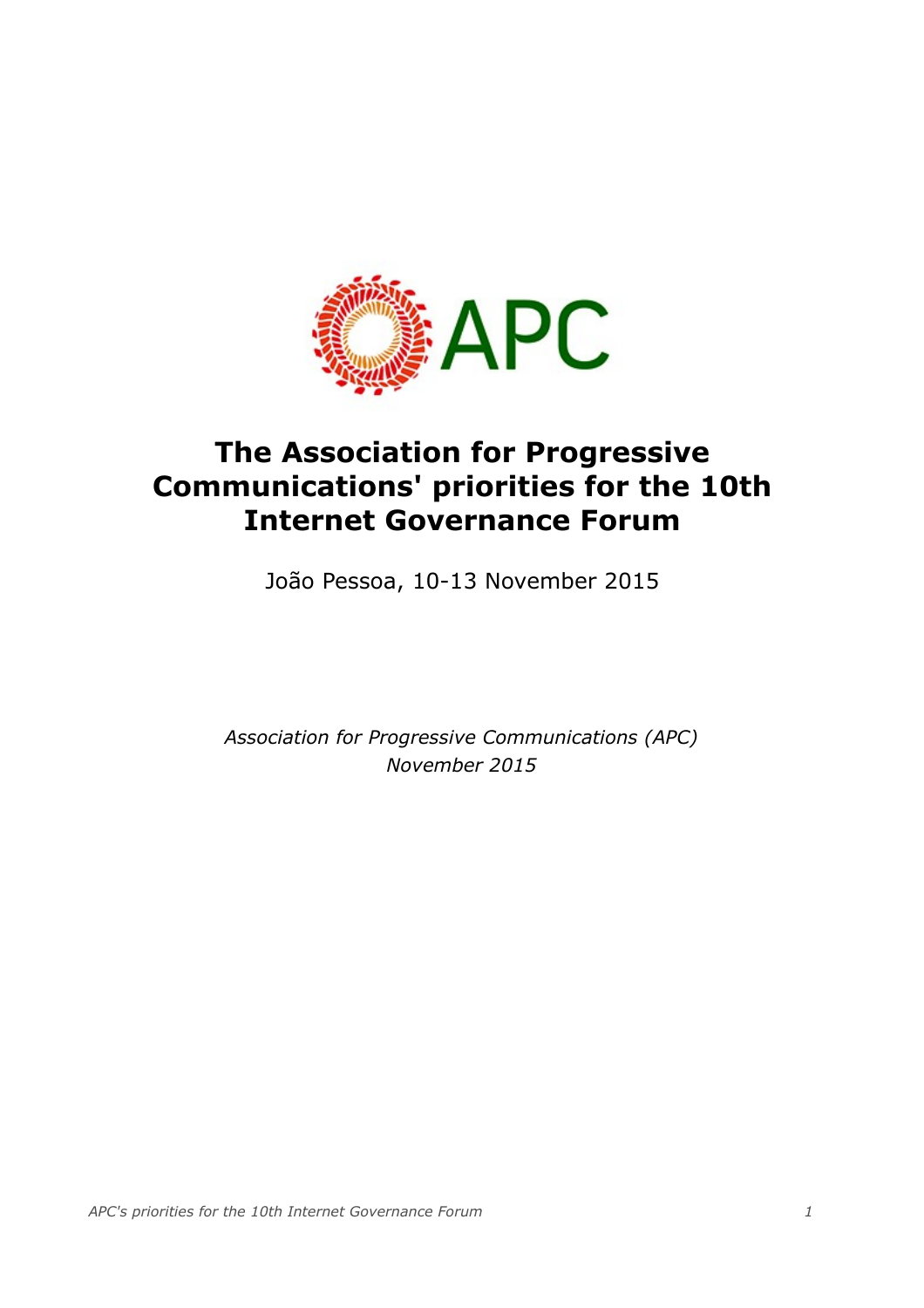#### **Table of Contents**

<span id="page-1-18"></span><span id="page-1-17"></span><span id="page-1-16"></span><span id="page-1-15"></span><span id="page-1-14"></span><span id="page-1-13"></span><span id="page-1-12"></span><span id="page-1-11"></span><span id="page-1-10"></span><span id="page-1-9"></span><span id="page-1-8"></span><span id="page-1-7"></span><span id="page-1-6"></span><span id="page-1-5"></span><span id="page-1-4"></span><span id="page-1-3"></span><span id="page-1-2"></span><span id="page-1-1"></span><span id="page-1-0"></span>

| 2.3 Increased legislation, regulation and judicial cases addressing internet policy at the |  |
|--------------------------------------------------------------------------------------------|--|
|                                                                                            |  |
|                                                                                            |  |
|                                                                                            |  |
|                                                                                            |  |
|                                                                                            |  |
|                                                                                            |  |
| 3.3 Fostering good internet governance and enhancing multistakeholder cooperation9         |  |
|                                                                                            |  |
|                                                                                            |  |
|                                                                                            |  |
|                                                                                            |  |
|                                                                                            |  |
|                                                                                            |  |
|                                                                                            |  |
|                                                                                            |  |
|                                                                                            |  |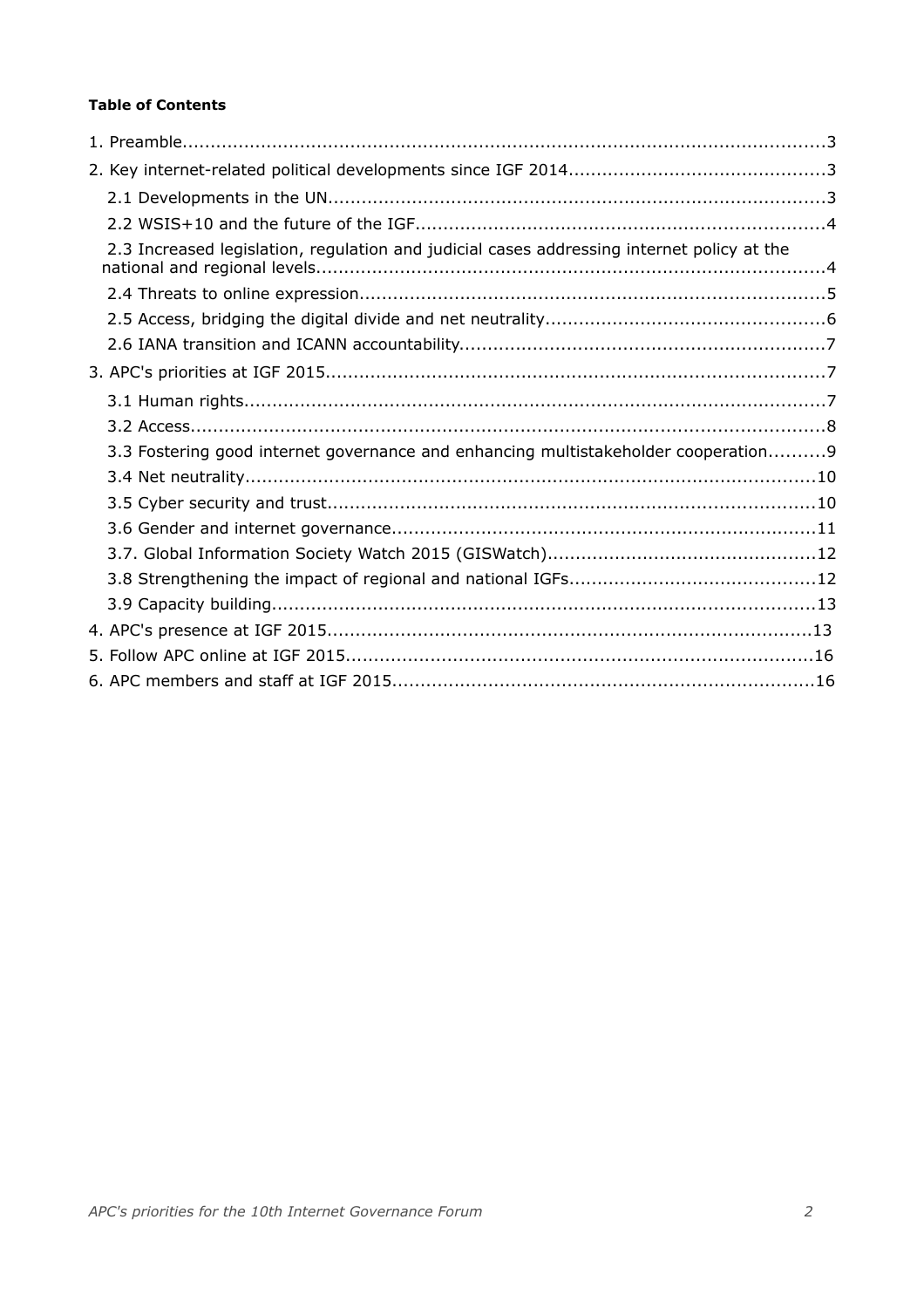# **1. Preamble**

The 10th annual Internet Governance Forum (IGF) will be held in João Pessoa, Brazil, from 10 to 13 November 2015 with the overall theme of "Evolution of Internet Governance: Empowering Sustainable Development".

Over the past 10 years the IGF has matured into more than an annual meeting. Aside from its contribution to regional and national IGFs across the globe, IGF intersessional work is producing substantial outputs. In 20[1](#page-2-0)5 six Best Practice Forums (BPFs)<sup>1</sup> tackled issues ranging from countering abuse of women online to policy options for connecting the next billion,<sup>[2](#page-2-1)</sup> not to mention the ongoing work of the Dynamic Coalitions. These initiatives have produced outcome documents that will enrich discussions at the IGF and inform policy making elsewhere in the internet governance ecosystem. The IGF's mandate ends this year, with its fate to be determined by the UN General Assembly on 15 and 16 December. APC's view is that the IGF is an invaluable mechanism for capacity building, networking between different stakeholder groups, identifying emerging internet policy issues, facilitating interinstitutional interaction, and identifying solutions to internet policy and regulation problems. For civil society it provides an opportunity to network, exchange knowledge, connect local and global dimensions, and strategise on how to improve the governance of the internet, so that it serves the public interest.

We recommend that the IGF's operational capacity be strengthened and that its mandate be renewed for another 15 years.

The 2015 IGF has added significance for APC as it takes place in the year of APC's 25th anniversary, and in the home country of one of APC's founders, Carlos Afonso. The APC community and our many friends and allies will celebrate this achievement in João Pessoa.

# **2. Key internet-related political developments since IGF 2014**

The past year has seen a number of developments in legislation, regulation and normative frameworks affecting internet policy as well as the 10-year review of the WSIS and the finalisation of the post-2015 development agenda.

#### **2.1 Developments in the UN**

At the UN level, key developments include the establishment of a new Special Rapporteur on the right to privacy, whose mandate includes technology-related challenges to privacy. The new UN Special Rapporteur on the promotion and protection of the right to freedom of opinion and expression, David Kaye, issued a groundbreaking report establishing encryption and anonymity as key enablers of human rights, as well as a report on protection of whistleblowers and sources. The Human Rights Council (HRC) recognised for the first time that cyber bullying and cyber stalking as a pattern can constitute violence against women, and the Committee on the Elimination of Discrimination Against Women (CEDAW) issued a General Recommendation on Access to Justice which includes substantial reference to information and communications technologies (ICTs) and recommends that states take specific measures to protect women against internet crimes and misdemeanours.

<span id="page-2-0"></span><sup>1</sup>[www.intgovforum.org/cms/best-practice-forums](http://www.intgovforum.org/cms/best-practice-forums)

<span id="page-2-1"></span><sup>2</sup>[www.intgovforum.org/cms/policy-options-for-connection-the-next-billion](http://www.intgovforum.org/cms/policy-options-for-connection-the-next-billion)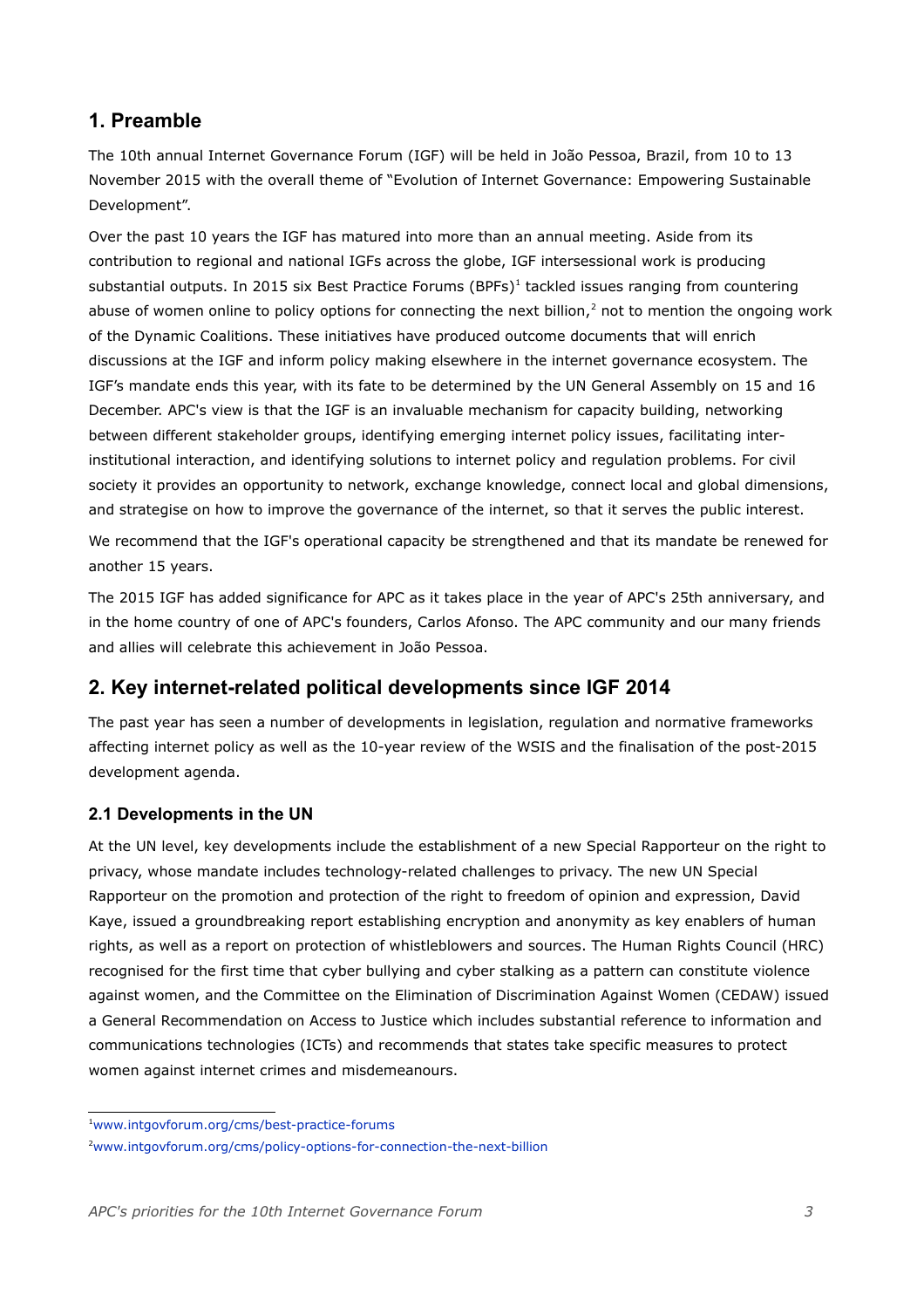#### **2.2 WSIS+10 and the future of the IGF**

The IGF is an outcome of the World Summit on the Information Society (WSIS), [3](#page-3-0) which is undergoing a 10-year review – a process which, as stated above, involves the UN General Assembly making a decision on the future of the IGF. The WSIS+10 process has been useful in refocusing the internet community's attention on development concerns, and alerting those involved in the post-2015 development agenda of the critical linkages between sustainable development and information and communications. APC strongly recommends renewing the IGF's mandate for another 15 years. A 15-year mandate is critical for ensuring that the IGF is adequately funded, as well as ensuring its integration with the implementation of the 2030 Agenda for Sustainable Development.

We recommend that the IGF continue using intersessional work as a mechanism for consolidating the learning and information exchange that takes place at the annual global forum and at linked national and regional IGFs. We believe that the IGF can play a stronger role, where appropriate, in making recommendations, and that this will emerge from BPFs and the ongoing improvement of the IGF. But we also believe that the IGF should not become a negotiating or policy-making forum. We recommend that in future, the relationship between the IGF, the United Nations Department of Economic and Social Affairs (UNDESA) and other UN agencies be strengthened and expanded to included UN Women, the United Nations Development Programme (UNDP), the Office of the High Commissioner for Human Rights (OHCHR) and other agencies involved in the implementation of the Sustainable Development Goals (SDGs).

APC is organising a pre-event on WSIS, together with the Internet Democracy Project and the International Federation of Library Associations and Institutions, to explore whether the 10-year review is moving forward in a way that will help us come closer to the WSIS goal of a "people-centred, development-oriented, inclusive information society". We welcome the fact that the co-facilitators of the WSIS+10 overall review, Ambassador Jānis Mažeiks of Latvia and Ambassador Lana Nusseibeh of the United Arab Emirates, will be attending the IGF and participating in a main session on WSIS+10 that will allow members of the IGF community to share their views on the draft outcome document. We encourage the co-facilitators to take advantage of their time in Brazil to experience the unique nature of the IGF by attending workshops, pre-events, and the variety of activities that the IGF encompasses.

## **2.3 Increased legislation, regulation and judicial cases addressing internet policy at the national and regional levels**

At the national level, courts and legislatures have continued to grapple with complex policy matters that impact internet rights. To mention just a few examples, France passed a sweeping new surveillance law in May that allows authorities to collect and analyse metadata on millions of web users, and forces them to make that data freely available to intelligence organisations, and is considering another piece of legislation that would legalise mass surveillance beyond France's borders. In Pakistan, the National Assembly is on the verge of adopting a new cybercrime bill,<sup>[4](#page-3-1)</sup> the Prevention of Electronic Crimes Bill, which would give the government and law enforcement agencies broad and sweeping powers to curtail free speech online and violate the online privacy of citizens. In South Africa, the Film and Publication

<span id="page-3-0"></span><sup>3</sup><https://www.apc.org/en/projects/wsis>

<span id="page-3-1"></span><sup>4</sup>Bytes for All Pakistan. (2015, 16 October). Why should you be worried about the proposed cybercrime bill? <https://content.bytesforall.pk/PECBcomic>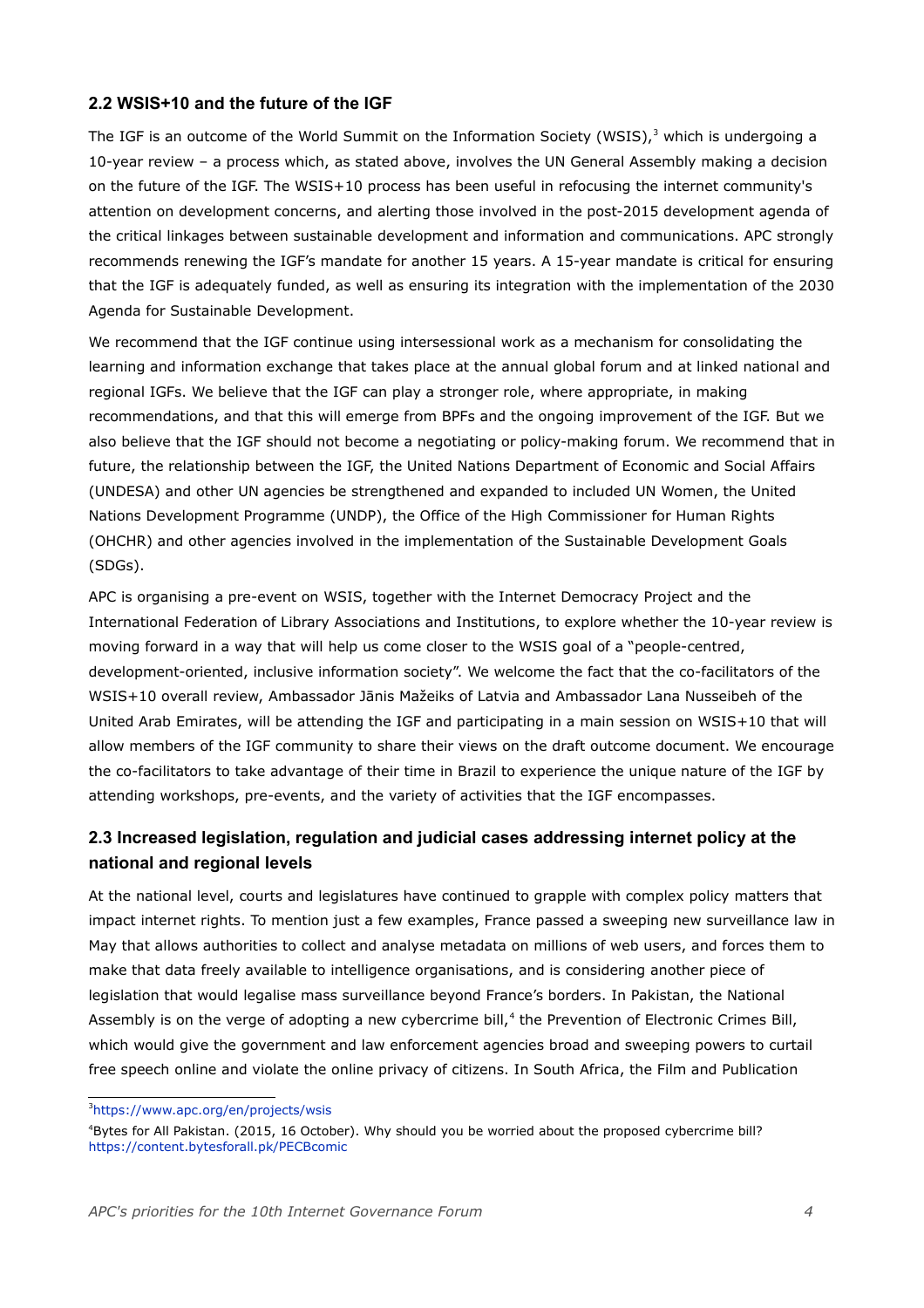Board is considering a draft regulation<sup>[5](#page-4-0)</sup> that poses serious threats to online freedom of expression under the guise of child protection, and in October 2015, during country-wide student protests against university fee increases, the high court issued an interdict against the hashtag #feesmustfall.<sup>[6](#page-4-1)</sup> A South Korean court recently ruled that Google should disclose the history of users' personal data provided to a third party.<sup>[7](#page-4-2)</sup> In India, the Shreya Singhal v. Union of India Supreme Court decision on sections of the Information Technology Act of 2000 has major implications for online censorship, intermediary liability, and blocking of communications services.

In Brazil, while the passing of the Marco Civil da Internet (Civil Rights Framework for the Internet) in 2014 was a huge achievement, some of its provisions remain contested, while others are still not being implemented effectively. Of particular concern is draft bill 215/2015 which, among other provisions, would add to the Marco Civil the so-called "right to be forgotten". This move is considered dangerous by internet rights advocates as it goes beyond the European concept of the right to be forgotten, for removal (not only de-indexing) of content associated to someone's name or image referring to a crime (acquitted) or that could be considered defamatory, calumnious or infamous to the person. As such, it is seen as a potential threat to the rights to information and freedom of expression. It is important to note that although these rights need to be balanced with the right to privacy, due to the history of corruption in the country and the fact that Brazil does not even have a bill on data protection, this provision has been interpreted as an attempt to protect politicians rather than advance the right to privacy or other rights.

Regionally, the European Court of Justice has ruled invalid the US-EU Safe Harbor agreement relied on by thousands of companies, including all the major tech giants, to transfer personal data to the United States. The Court found that the arrangement infringes on Europeans' rights to privacy. Late last month, the European Parliament voted not to adopt amendments that would have brought clarity to the net neutrality regulation, and allows for providers to be allowed to offer "specialised services" at higher speeds than standard services, and to offer "zero-rating".The future of net neutrality in Europe is tied to guidelines that will be prepared by the committee of European regulators (BEREC), which will give a binding interpretation to the ambiguous text and answer many questions about what real effects this regulation will have on freedom of expression and innovation in Europe.<sup>[8](#page-4-3)</sup>

#### **2.4 Threats to online expression**

Threats to internet rights have continued from both state and non-state actors. Governments have blocked access to online content, social media platforms, or communications networks entirely, in particular ahead of elections or in times of political and social instability, for example, in Malaysia,  $9$ 

<span id="page-4-0"></span><sup>&</sup>lt;sup>5</sup>APC. (2015, 25 May). APC opposes internet content regulation proposed by South Africa's Film and Publication Board.<https://www.apc.org/en/news/apc-opposes-internet-content-regulation-proposed-s>

<span id="page-4-1"></span><sup>&</sup>lt;sup>6</sup>De Vos, P. (2015, 26 October). #FeesMustFall: On the right to mass protest and the use of force by police. *Constitutionally Speaking*. [constitutionallyspeaking.co.za/feesmustfall-on-the-right-to-mass-protest-and-the-use-of](http://constitutionallyspeaking.co.za/feesmustfall-on-the-right-to-mass-protest-and-the-use-of-force-by-police)[force-by-police](http://constitutionallyspeaking.co.za/feesmustfall-on-the-right-to-mass-protest-and-the-use-of-force-by-police)

<span id="page-4-2"></span><sup>7</sup> Jinbonet. (2015, 16 October). Statement: Google must implement the duty to protect personal data under South Korean law. [act.jinbo.net/drupal/node/9012](http://act.jinbo.net/drupal/node/9012)

<span id="page-4-3"></span><sup>8</sup>[https://savetheinternet.eu](https://savetheinternet.eu/)

<span id="page-4-4"></span><sup>9</sup> Leong, T. (2015, 28 August). Malaysia blocks protesters' website on eve of mass rally. *Reuters*. [www.reuters.com/article/2015/08/28/us-malaysia-protests-idUSKCN0QX07V20150828#Qipyg9XJgefSFGWR.97](http://www.reuters.com/article/2015/08/28/us-malaysia-protests-idUSKCN0QX07V20150828#Qipyg9XJgefSFGWR.97)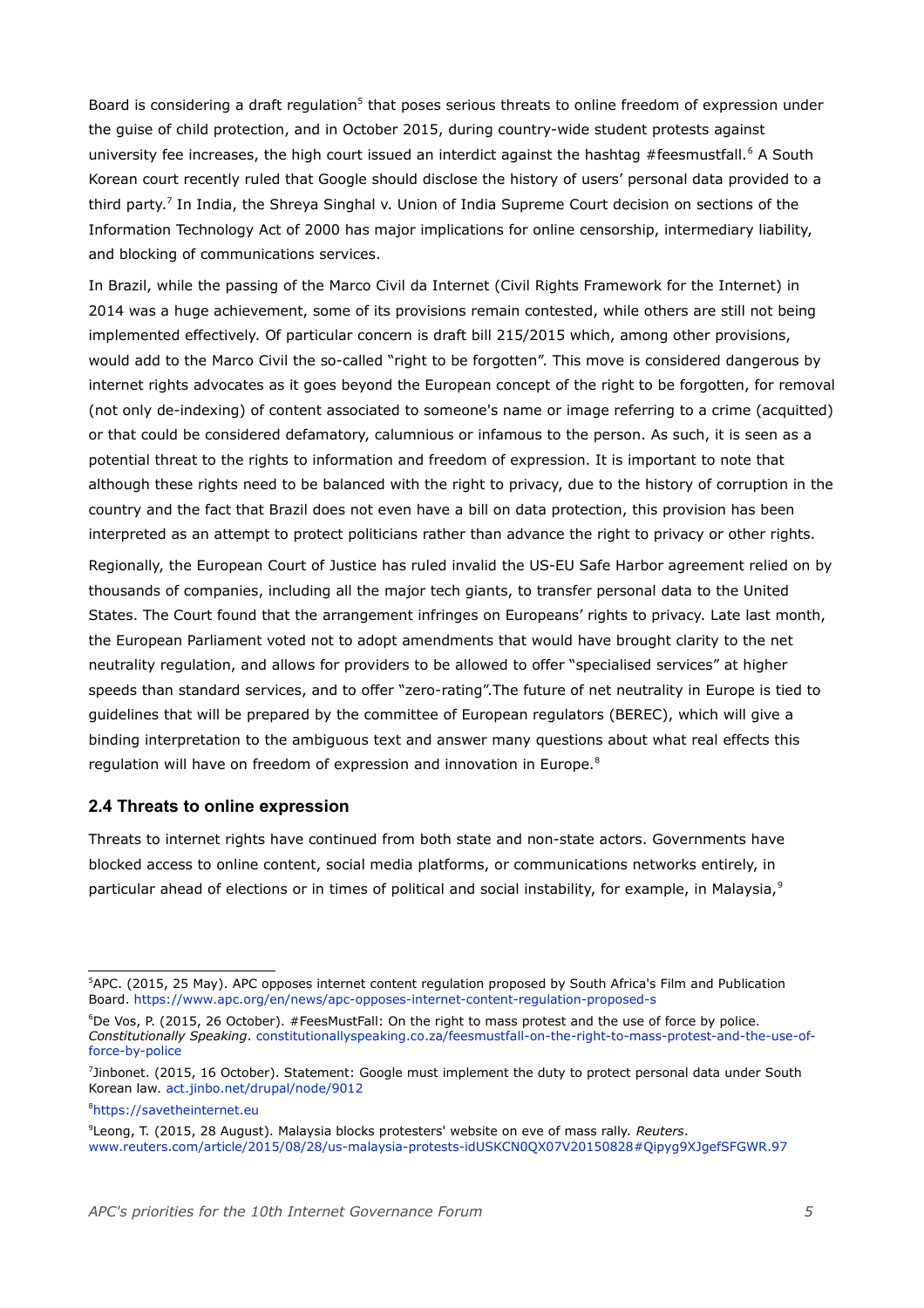Turkey<sup>[10](#page-5-0)</sup> (the host of last year's IGF), India<sup>[11](#page-5-1)</sup> and Burundi,<sup>[12](#page-5-2)</sup> among others. Bloggers and human rights defenders continue to be jailed and murdered with impunity, including in Mexico, host country of the 2016 IGF.<sup>[13](#page-5-3)</sup> In Bangladesh, attacks on bloggers and publishers reached an alarming rate in 2015, with seven attacks this year alone, five of them fatal. Scores of human rights defenders who use the internet in their work remain imprisoned, including APC partners Alaa Abdel Fattah and Khadija Ismayilova.

Take Back the Tech!,<sup>[14](#page-5-4)</sup> APC's collaborative campaign calling on women and girls to use technology to end violence against women (VAW), recently faced attacks on Twitter<sup>[15](#page-5-5)</sup> simply for working on this issue. The misinformation and intimidation campaign against Take Back the Tech! and its broad network of women activists and survivors included attempts to shut down the work of the IGF BPF on countering abuse against women online. The attackers conflate work on violence against women with efforts to dismantle freedom of expression and anonymity, ignoring that Take Back the Tech! was part of a coalition that successfully pressured Facebook to make changes to its real name policy,<sup>[16](#page-5-6)</sup> which exposes VAW survivors and others at risk of violence to those who would abuse them by forcing them to use their real names.

#### **2.5 Access, bridging the digital divide and net neutrality**

Net neutrality and the expansion of zero-rated services have been topics of intense debate this year. In India, Facebook's Internet.org and Airtel.org sparked such intense criticism and debate that when the Telecom Regulatory Authority of India opened up a public consultation on the matter, it received over a million emails. Although the government has yet to reach a final decision on the matter, the Department of Telecommunications has indicated that it considers Internet.org to be in violation of net neutrality. In response to severe criticism, Facebook rebranded Internet.org as Free Basics,<sup>[17](#page-5-7)</sup> which adjusts aspects of the service, but does not fundamentally change the "walled garden" nature of the project. On a positive note, in the United States, after years of advocacy from public interest groups, the Federal Communications Commission voted in favour of net neutrality. However, despite this major development, cable companies and others are taking a number of measures to undermine the net neutrality rules.<sup>[18](#page-5-8)</sup>

The question of how to bridge the digital divide is not a new one, but has seen increased attention this year. In September, the world's governments adopted the Sustainable Development Goals,<sup>[19](#page-5-9)</sup> which call for significantly increased access to information and communications technology and universal and affordable

<span id="page-5-4"></span><sup>14</sup>[https://www.takebackthetech.net](https://www.takebackthetech.net/)

<span id="page-5-5"></span><sup>15</sup>APC WRP. (2015, 9 October). Take Action for #TakeBackTheTech and #ImagineAFeministInternet. *APC*. <https://www.apc.org/en/pubs/take-action-takebackthetech-and-imagineafeministin>

<span id="page-5-6"></span><sup>16</sup>APC et al. (2015). Open Letter to Facebook on Real Name Policy. *APC*. [https://www.apc.org/en/node/21119](https://www.apc.org/en/node/21119/)

<span id="page-5-7"></span><sup>17</sup>[press.internet.org/2015/09/24/update-to-internet-org-free-basic-services](http://press.internet.org/2015/09/24/update-to-internet-org-free-basic-services/)

<span id="page-5-8"></span><sup>18</sup>www.freepress.net/2015 fund the fight

<span id="page-5-0"></span><sup>10</sup>Today's Zaman. (2014, 20 March). Erdoğan's government blocks access to Twitter ahead of local vote. *Today's Zaman*. [www.todayszaman.com/latest-news\\_erdogans-government-blocks-access-to-twitter-ahead-of-local](http://www.todayszaman.com/latest-news_erdogans-government-blocks-access-to-twitter-ahead-of-local-vote_342632.html)[vote\\_342632.html](http://www.todayszaman.com/latest-news_erdogans-government-blocks-access-to-twitter-ahead-of-local-vote_342632.html)

<span id="page-5-1"></span> $11$ Ghoshal, A. (2015, 26 August). India just turned off mobile internet for 63 million citizens amid protests in Ahmedabad. *The Next Web*. [thenextweb.com/in/2015/08/26/india-just-turned-off-mobile-internet-for-67-million](http://thenextweb.com/in/2015/08/26/india-just-turned-off-mobile-internet-for-67-million-citizens-amid-protests-in-ahmedabad)[citizens-amid-protests-in-ahmedabad](http://thenextweb.com/in/2015/08/26/india-just-turned-off-mobile-internet-for-67-million-citizens-amid-protests-in-ahmedabad)

<span id="page-5-2"></span><sup>12</sup>Mucugunzi, A. (2015, 28 April). WhatsApp and Viber reportedly blocked in Burundi. *PC Tech Magazine*. [pctechmag.com/2015/04/just-in-whatsapp-and-viber-reportedly-blocked-in-burundi](http://pctechmag.com/2015/04/just-in-whatsapp-and-viber-reportedly-blocked-in-burundi)

<span id="page-5-3"></span><sup>&</sup>lt;sup>13</sup>ARTICLE 19. (2015, 2 November). Mexico: ARTICLE 19 launches State of Censorship to mark Impunity Day. [https://www.article19.org/resources.php/resource/38168/en/mexico:-article-19-launches-state-of-censorship-to](https://www.article19.org/resources.php/resource/38168/en/mexico:-article-19-launches-state-of-censorship-to-mark-impunity-day)[mark-impunity-day](https://www.article19.org/resources.php/resource/38168/en/mexico:-article-19-launches-state-of-censorship-to-mark-impunity-day)

<span id="page-5-9"></span><sup>19</sup>[www.un.org/sustainabledevelopment/sustainable-development-goals](http://www.un.org/sustainabledevelopment/sustainable-development-goals/)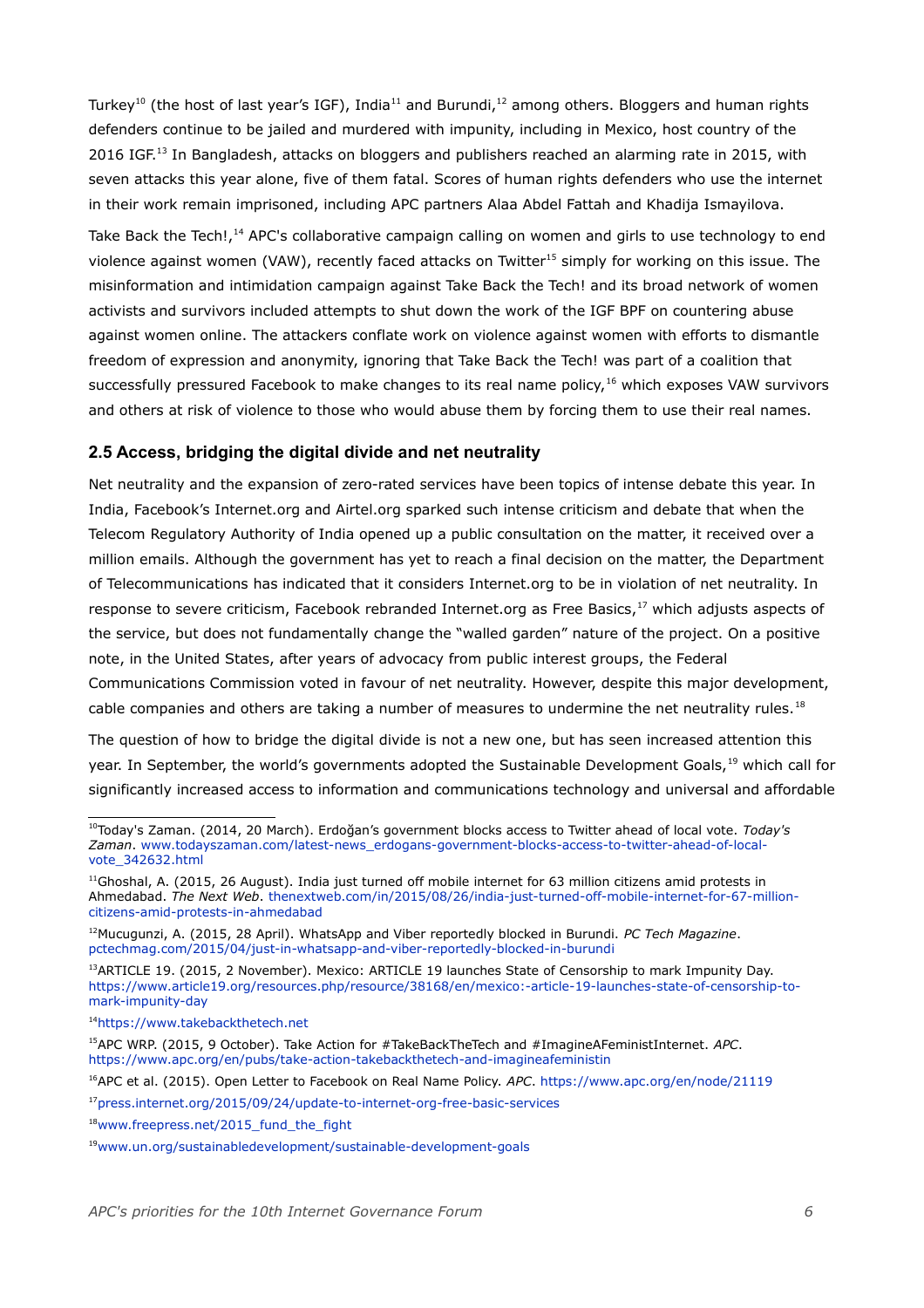access to the internet in least developed countries by 2020, and mention the importance of ICTs for women's empowerment, higher education, and science, technology and innovation. The Agenda for Sustainable Development also calls for the establishment of the Technology Facilitation Mechanism, which will consist of a UN inter-agency task team on science, technology and innovation for the SDGs, a collaborative annual multistakeholder forum on science, technology and innovation (STI), and an online platform as a gateway for information on existing STI initiatives, mechanisms and programmes.

#### **2.6 IANA transition and ICANN accountability**

The IANA Stewardship Transition Coordination Group (ICG) has issued a report with its recommendation on how to transition the management of aspects of the Domain Name System away from the US National Telecommunications and Information Administration (NTIA). The ICG proposal calls for the creation of a new legal entity, the Post-Transition IANA (PTI), which would handle IANA functions as an ICANN subsidiary. This proposal needs to be paired with the ICANN Cross Community Working Group on Accountability recommendation and its implementation before it can be approved by the NTIA. There has been some criticism about the fact that the improvement in ICANN accountability will involve internal multistakeholder mechanisms as opposed to external oversight. Any external oversight, however, would meet opposition from the US government and was never part of the possible solution. The IANA transition was initially supposed to conclude by September 2015, but NTIA has granted an extension of a year on the contract; the extension can be prolonged for as long as an additional three years if necessary. Further extensions, however, are seen as problematic in terms of US elections in 2016 and a possible change of administration.

# **3. APC's priorities at IGF 2015**

#### **3.1 Human rights**

Human rights issues ranging from speech online (e.g. blasphemy, hate and dangerous speech), to the implications for privacy of big data and the internet of things, to content control, LGBT rights and online activism will be covered at the IGF 2015 by a main session and the approximately 38 workshops that touch on human rights-related topics.<sup>[20](#page-6-0)</sup> Usefully – and demonstrating the practical value of the IGF – there are workshops that will focus on the implementation and measurement of human rights online, through, for example, implementing core principles, ranking and benchmarking ICT companies, and building internet observatories.

We note that there is still a gap in discussing economic, social and cultural rights at the IGF. Given the recognition that the internet has a significant impact on the right to education, health, culture, an adequate standard of living, and other rights, it is time that greater attention be given to how internet policy and regulation can help achieve greater social inclusion.

<span id="page-6-0"></span><sup>&</sup>lt;sup>20</sup>Most of these fall under the Internet and Human Rights subtheme, with some falling under the subthemes of Emerging Issues, Openness, Enhancing Multistakeholder Participation, Inclusiveness and Diversity, Cybersecurity and Trust, and Internet Economy.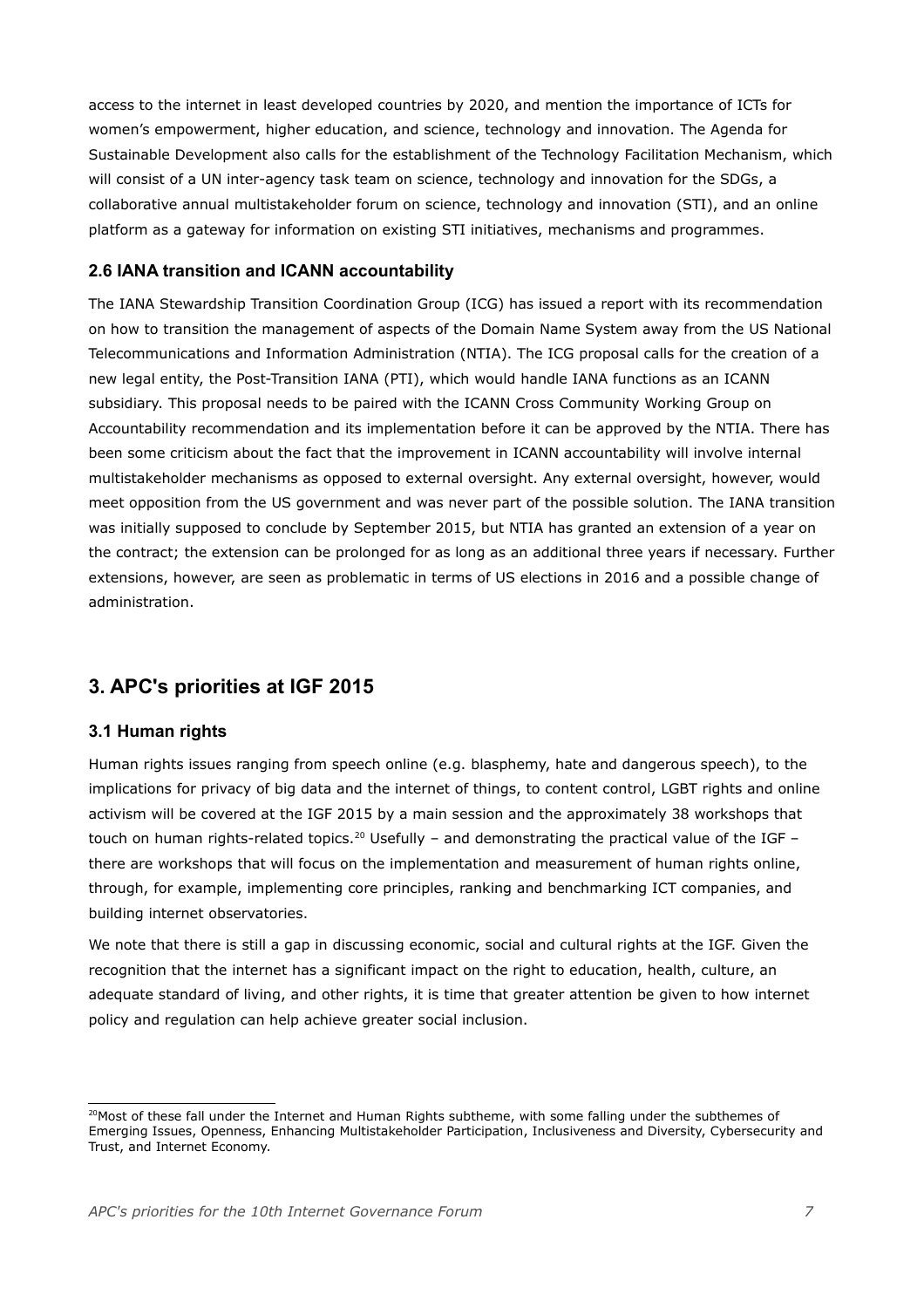#### *Priorities*

APC is organising, co-organising or participating in a number of workshops and pre-events with the goals to:

- Jointly create a set of principles to guide the development of mechanisms to prevent and respond to technology-related VAW through the IGF BPF on Countering the Abuse of Women Online and a pre-event on gender and the internet.<sup>[21](#page-7-0)</sup> The pre-event will provide space to build understanding of technology-related VAW as a freedom of expression issue and to examine responses from states and intermediaries.
- Use our workshop on the impact of internet policy on rights related to sexual orientation and gender identity (SOGI)<sup>[22](#page-7-1)</sup> to produce recommendations to support LGBT rights at government, technical, corporate and civil society levels. The workshop will address digital security and hate speech; the LGBT community's right to privacy and anonymity; tools for LGBT activism; regulation of LGBT content; and bringing LGBT activists into internet governance processes.
- Identify rights-related gaps between policy and practice, and how to move forward for the adoption of principles and their implementation, at our workshop on the state of internet-related rights<sup>[23](#page-7-2)</sup> in 10 countries from Asia and Latin America, based on the APC-La Rue Framework.<sup>[24](#page-7-3)</sup>
- Identify how global efforts to advance internet rights can support the efforts of local communities at our workshop on promoting local actions to secure internet rights.<sup>[25](#page-7-4)</sup>
- Agree on appropriate policy responses to the troubling trend of blasphemy laws being extended to the digital realm, resulting in the criminalisation of expression, including political speech. $^{26}$  $^{26}$  $^{26}$
- Shed light on the practical steps that people can take to protect themselves and their activism through Disco-tech, a peer-learning session we are organising together with Coding Rights and Tactical Tech on 9 November.

APC will also participate in meetings of the Dynamic Coalitions on Internet Rights and Principles and on Platform Responsibility, as well as the Best Bits pre-event.<sup>[27](#page-7-6)</sup>

#### **3.2 Access**

Approximately 20 workshops<sup>[28](#page-7-7)</sup> will address aspects of access such as capacity building and investment, enabling policy environments, measuring access, producing data to inform policy, community-owned infrastructure and access to content.

#### *Priorities*

<span id="page-7-0"></span><sup>21</sup><https://www.apc.org/en/events/gender-and-internet-unpacking-principles-respondin>

<span id="page-7-4"></span><sup>25</sup>Workshop No. 187. [https://www.intgovforum.org/cms/wks2015/index.php/proposal/view\\_public/187](https://www.intgovforum.org/cms/wks2015/index.php/proposal/view_public/187)

<span id="page-7-5"></span><sup>26</sup>Workshop No. 158 - Blasphemy policies: Consequences for digital world. [https://www.intgovforum.org/cms/wks2015/index.php/proposal/view\\_public/158](https://www.intgovforum.org/cms/wks2015/index.php/proposal/view_public/158)

<span id="page-7-6"></span><sup>27</sup>[bestbits.net/events/best-bits-2015/?instance\\_id](http://bestbits.net/events/best-bits-2015/?instance_id)

<span id="page-7-1"></span><sup>&</sup>lt;sup>22</sup>Workshop No. 47 - How Can Internet Policy-Making Support LGBT Rights? [https://www.intgovforum.org/cms/wks2015/index.php/proposal/view\\_public/47](https://www.intgovforum.org/cms/wks2015/index.php/proposal/view_public/47)

<span id="page-7-2"></span> $23$ Workshop No. 153 - Freedom of Expression online: Gaps in policy and practice. [https://www.intgovforum.org/cms/wks2015/index.php/proposal/view\\_public/153](https://www.intgovforum.org/cms/wks2015/index.php/proposal/view_public/153)

<span id="page-7-3"></span><sup>&</sup>lt;sup>24</sup>[https://www.apc.org/en/system/files/APC\\_LaRueFramework.pdf](https://www.apc.org/en/system/files/APC_LaRueFramework.pdf)

<span id="page-7-7"></span><sup>&</sup>lt;sup>28</sup>These are linked to several IGF subthemes, including: Inclusiveness and Diversity, Internet Economy, Openness, Emerging Issues, Critical Internet Resources, Internet and Human Rights, and Enhancing Multistakeholder Cooperation.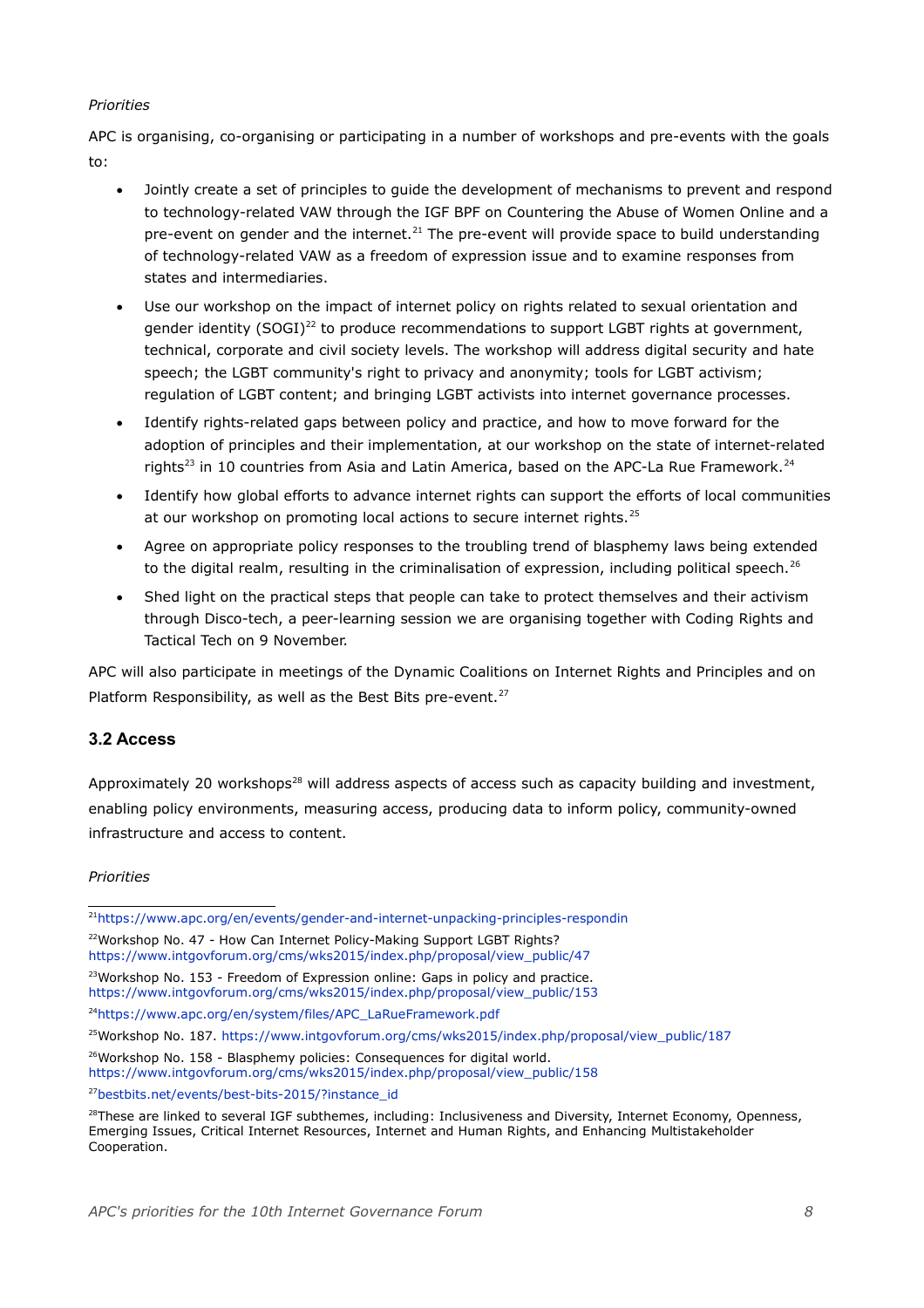APC's priorities with regard to access are to:

- Promote public internet access facilities, access for women and girls, access to radio spectrum, infrastructure sharing, and integrated national broadband planning. We believe that addressing gender and access to the internet requires a broad-based approach that considers economic, social, political and cultural contexts and existing inequalities.
- Find ways to minimise barriers to entry for access providers through new technologies, better and targeted subsidies, direct investment in infrastructure roll-out, and more effective, transparent and accountable public-private partnerships. We would like to see a stronger response from states to establish effective access through, for example, investing in public access in libraries and community centres, facilitating community-owned networks, and promoting net neutrality and non-discriminatory access, in addition to support for capacity and content development, relevant applications, and an enabling cultural, economic and political environment.
- Encourage a rights-based approach to access. People need to be involved in policy development and decision-making processes to ensure they meet real and expressed needs, take broader social and economic divides into account, acknowledge that there are barriers beyond the technical ones, and put the human dimension at their centre.

APC has also been contributing to intersessional work in the Dynamic Coalition on Public Access in Libraries and on policy options for connecting the next billion.

#### **3.3 Fostering good internet governance and enhancing multistakeholder cooperation**

Approximately 17 workshops<sup>[29](#page-8-0)</sup> specifically reference the multistakeholder approach. Multistakeholder cooperation will also be addressed by the main session on the "NETmundial Statement and the Evolution of the Internet Governance Ecosystem" and the BPF on Strengthening Multistakeholder Participation.

#### *Priorities*

Multistakeholder participation in internet governance has evolved, and it needs to evolve further to be fully democratic, inclusive, transparent and accountable. More effort needs to be made to bring a diversity of voices into internet governance discussions, in particular from developing countries, and from vulnerable and marginalised communities. But recognising the need for improving multistakeholder processes should not undermine affirmation of the principle. Nor should support of multistakeholder processes be interpreted as denial of the need for regulation, or of the important role of governments in creating an enabling environment for social justice and development and protecting human rights. Enhanced cooperation and multistakeholder internet governance are not mutually exclusive. They are mutually reinforcing. We recommend that any initiatives to establish spaces for discussion and cooperation among governments with regard to internet governance be linked to the IGF process.

There is a need for a normative framework to consolidate transparent, accountable and inclusive decision-making – that puts the public interest first – across the internet governance ecosystem. The NETmundial Principles on Internet Governance agreed on by multiple stakeholders in 2014 was a giant step towards achieving this. We recommend that the IGF consider using and disseminating the NETmundial Principles as a basis for common principles and guidelines for internet policy making at all levels. The IGF community should focus on establishing inclusive, democratic, transparent and accountable internet governance processes that involve all stakeholders, and that are based on an

<span id="page-8-0"></span><sup>&</sup>lt;sup>29</sup>They fall under the sub-themes of Enhancing Multistakeholder Cooperation, Cybersecurity and Trust, Internet Economy, Internet and Human Rights, and Inclusiveness and Diversity.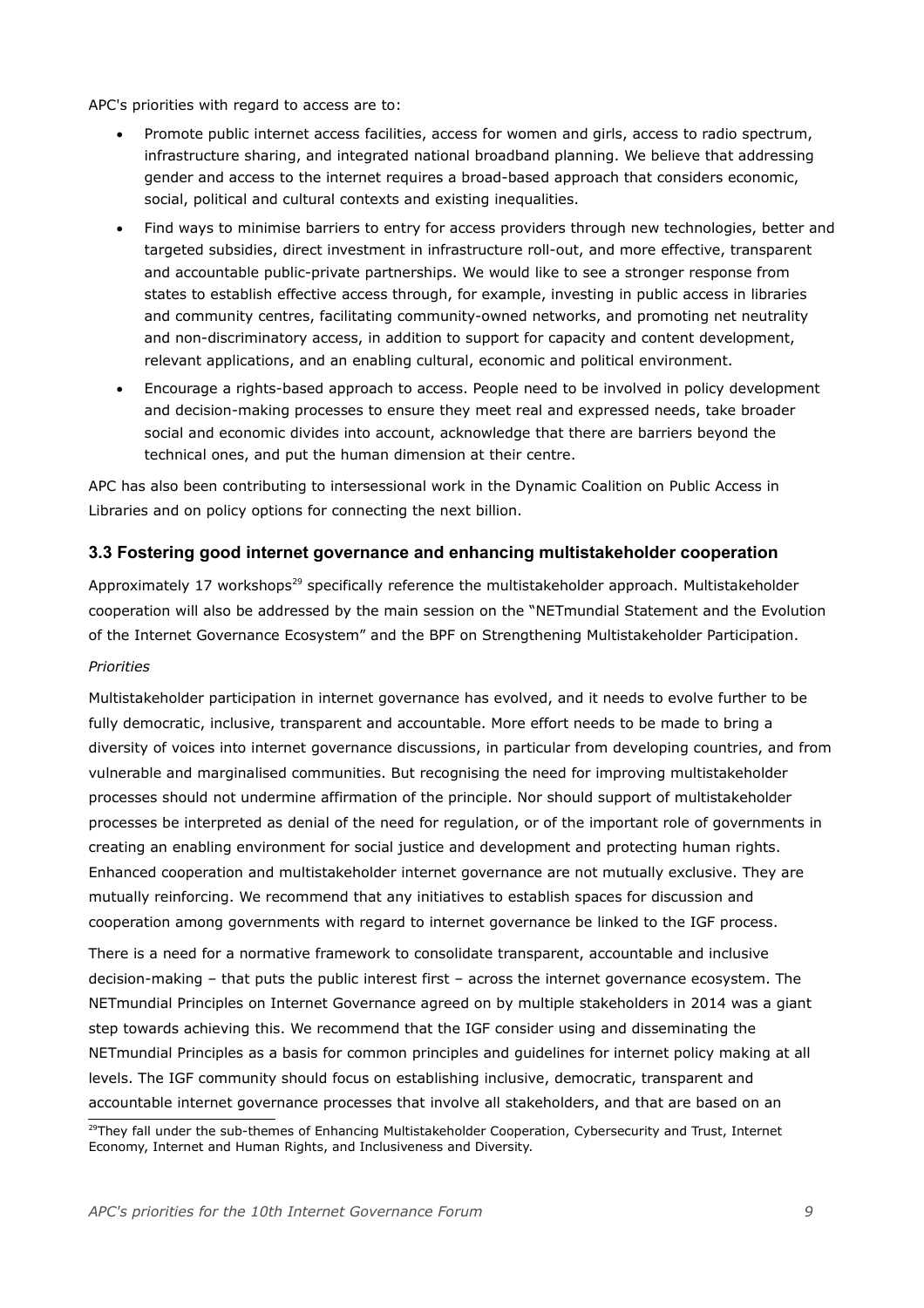understanding of the internet as a global public resource which should be governed in the public interest, at national, regional and global levels.

#### **3.4 Net neutrality**

A dynamic coalition on the issue of net neutrality was formed in 2013, and has made substantial contributions to addressing its nuances and diverse angles. It is an issue on which consensus is hard to build as different actors have different interests and therefore views. The fact that the IGF 2015 is dedicating a session to a dialogue on zero-rating and network neutrality, and that four workshops will discuss it from different perspectives, is an indicator of its significance.

#### *Priorities*

The essence of the network neutrality and zero-rating debate can be framed by three key questions: To what extent should internet access providers (the operators of the pipes) be allowed to interfere with the content that flows through them? And by extension, how rigidly should the end-to-end principle be observed? And, to what extent should content providers be allowed to come to agreements with access providers to subsidise their content? These questions are particularly relevant to developing country contexts, where access happens mostly through mobile networks and is expensive, and there are fewer, if any, alternatives for low-cost access.

Zero-rating (not charging users for data-related costs when using specific platforms through an agreement between the mobile operator and the platform) may be motivated by good intentions, and there is research<sup>[30](#page-9-0)</sup> that indicates it drives demand for mobile data services. But, does this offset the potential harmful impacts? Zero-rating services of established global platforms can impact negatively on smaller or newly emerging content and application providers. In the context of increasing vertical integration, where access and content providers are owned by the same companies, these strategies can result in abuse of market power.

Research should be conducted to determine the extent of net neutrality abuses and zero-rating activities that are taking place in order to inform public policy responses, and there is a need to look at the relationship between net neutrality and human rights, such as freedom of expression, privacy and access to knowledge.

## **3.5 Cyber security and trust**

Eleven workshops will talk about cyber security issues at the IGF.<sup>[31](#page-9-1)</sup> They look at the intersection of human rights and cyber security, how to build trust, managing cyber threats, maintaining online identities, sharing national experiences, and offering new models for capacity building.

#### *Priorities*

Our participation in workshops and discussions on cyber security and trust at the IGF will focus on advancing the following:

<span id="page-9-0"></span><sup>&</sup>lt;sup>30</sup>Galpaya, H. (2015, 5 October). Zero Rating: Are We In Danger of Killing the Goose Before Knowing If Its Eggs Are Golden? *Council on Foreign Relations*. [blogs.cfr.org/cyber/2015/10/05/zero-rating-are-we-in-danger-of-killing-the](http://blogs.cfr.org/cyber/2015/10/05/zero-rating-are-we-in-danger-of-killing-the-goose-before-knowing-if-its-eggs-are-golden/)[goose-before-knowing-if-its-eggs-are-golden](http://blogs.cfr.org/cyber/2015/10/05/zero-rating-are-we-in-danger-of-killing-the-goose-before-knowing-if-its-eggs-are-golden/)

<span id="page-9-1"></span><sup>&</sup>lt;sup>31</sup>Most workshops are under the sub-theme Cybersecurity and Trust; however, there is one workshop under the Internet Economy subtheme, and another under Human Rights and the Internet.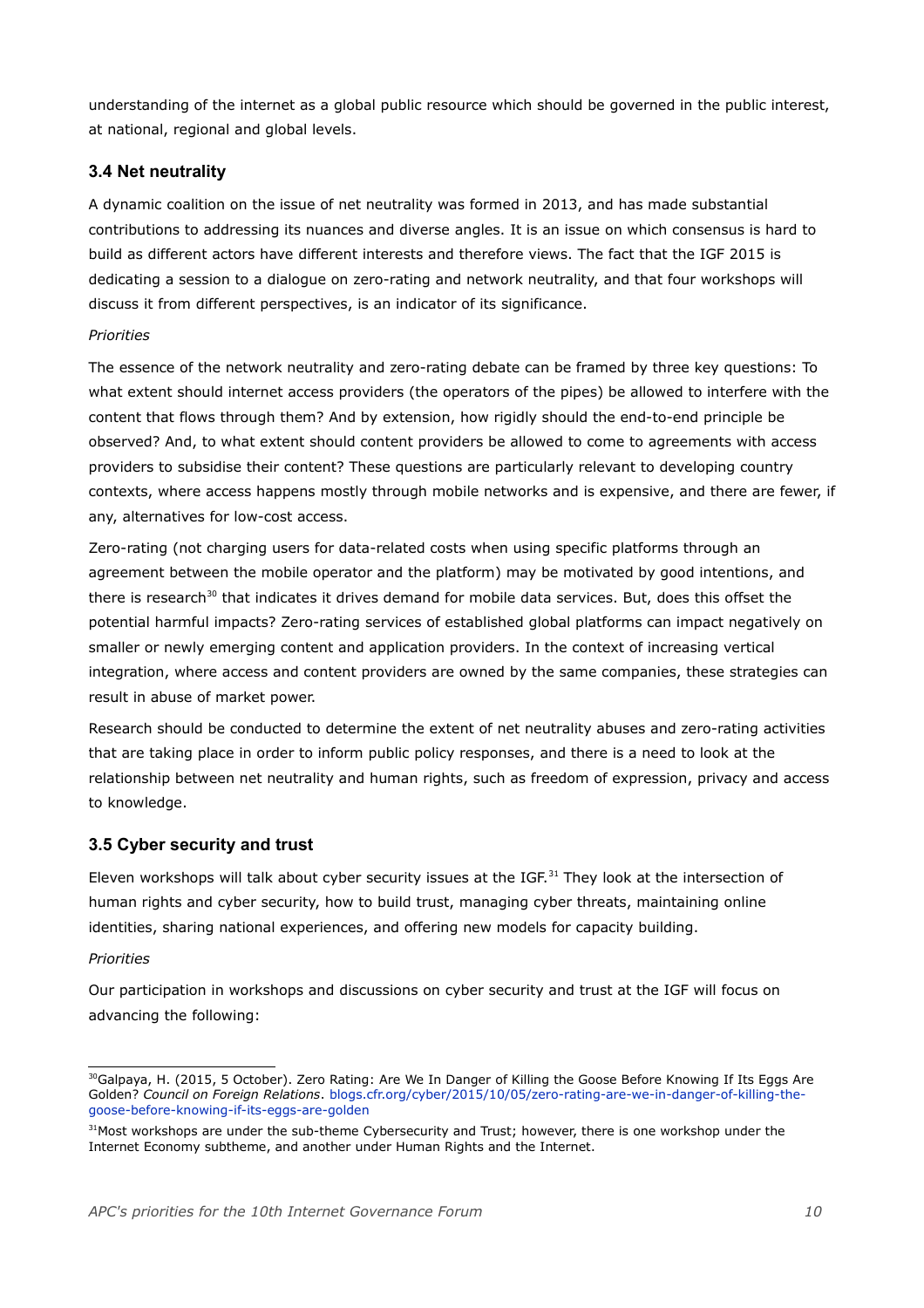- Cyber security approaches that are inclusive of all stakeholders and proactively ensure that cyber security policies are, from their inception, rights-respecting and consistent with the international human rights framework. APC rejects the false dichotomy of security versus rights, since human rights and security are mutually reinforcing.
- Internet protocols and standards that take into account rights ramifications in addition to the technical context of the security and resilience of the network.
- Privacy as a key pillar in building frameworks of trust and capacity building in the context of cyber security. APC will continue to focus on the right to privacy in order to address the issue of mass surveillance, and demand that the Necessary and Proportionate principles<sup>[32](#page-10-0)</sup> be applied to the technical architecture of communications and surveillance systems.
- Preserving strong encryption and other applications enabled by cryptography, which serve a critical role in enabling the exercise of rights online. We are deeply concerned by attempts to weaken, sabotage or ban cryptographic protocols that enable privacy online. APC believes that the IGF community should support and build on the recommendations made by the UN Special Rapporteur on the promotion and protection of the right to freedom of opinion and expression, David Kaye, in his report on the use of encryption and anonymity in the digital age.<sup>[33](#page-10-1)</sup>

APC is alarmed by the increasing discourse we are seeing that cyberspace is the fifth domain of war. Civilians, particularly those living in war-affected areas, depend on communications infrastructure for their health, safety and security. We believe unequivocally that the internet should be a demilitarised space. A demilitarised internet contributes towards international peace, safety and stability. Furthermore, terms like cyber warfare, cyber attacks and cyber weapons can be misleading. In many instances, cyber weapons and cyber attacks can be indistinguishable from exploits and methods used in cyber crime. A secure internet infrastructure should be able to secure civilians from all forms of exploits, regardless of who the actor is.

#### **3.6 Gender and internet governance**

APC has been committed to cross-movement building, working on bringing more women's rights and sexual rights activists into internet governance, as well as opening up the internet governance spaces at national, regional and international levels to the views and concerns of gender and sexuality activists. As part of our work in the Gender Dynamic Coalition, we have been working with the IGF secretariat since 2012 to carry out the Gender Report Card<sup>[34](#page-10-2)</sup> to monitor and assess the level of gender parity at the annual global IGF. We have found that while there have been more "women in the room", more effort is needed to ensure that women are present as moderators and panellists and not simply as participants. Of equal importance is to have diversity within the "gender" category itself and include considerations of sexual orientation, geographies, languages, ethnicities and generation.

It is significant that the 2014 findings<sup>[35](#page-10-3)</sup> show an improvement in terms of how the organisers made the link between gender and internet governance, with 15 workshops reporting gender being mentioned.

<span id="page-10-0"></span><sup>32</sup>[https://en.necessaryandproportionate.org](https://en.necessaryandproportionate.org/)

<span id="page-10-1"></span><sup>33</sup>[ap.ohchr.org/documents/dpage\\_e.aspx?si=A/HRC/29/32](http://ap.ohchr.org/documents/dpage_e.aspx?si=A/HRC/29/32)

<span id="page-10-2"></span> $34$ Fascendini, F. (2014, 1 September). Moderate progress in gender parity and inclusion at the IGF between 2012-2013. *GenderIT.org*. [www.genderit.org/feminist-talk/moderate-progress-gender-parity-and-inclusion-igf-between-](http://www.genderit.org/feminist-talk/moderate-progress-gender-parity-and-inclusion-igf-between-2012-2013)[2012-2013](http://www.genderit.org/feminist-talk/moderate-progress-gender-parity-and-inclusion-igf-between-2012-2013)

<span id="page-10-3"></span><sup>35</sup>APC. (2015, 18 June). Internet Governance Forum 2014: Results from the Gender Report Card. *GenderIT.org*. [www.genderit.org/resources/internet-governance-forum-2014-results-gender-report-card](http://www.genderit.org/resources/internet-governance-forum-2014-results-gender-report-card)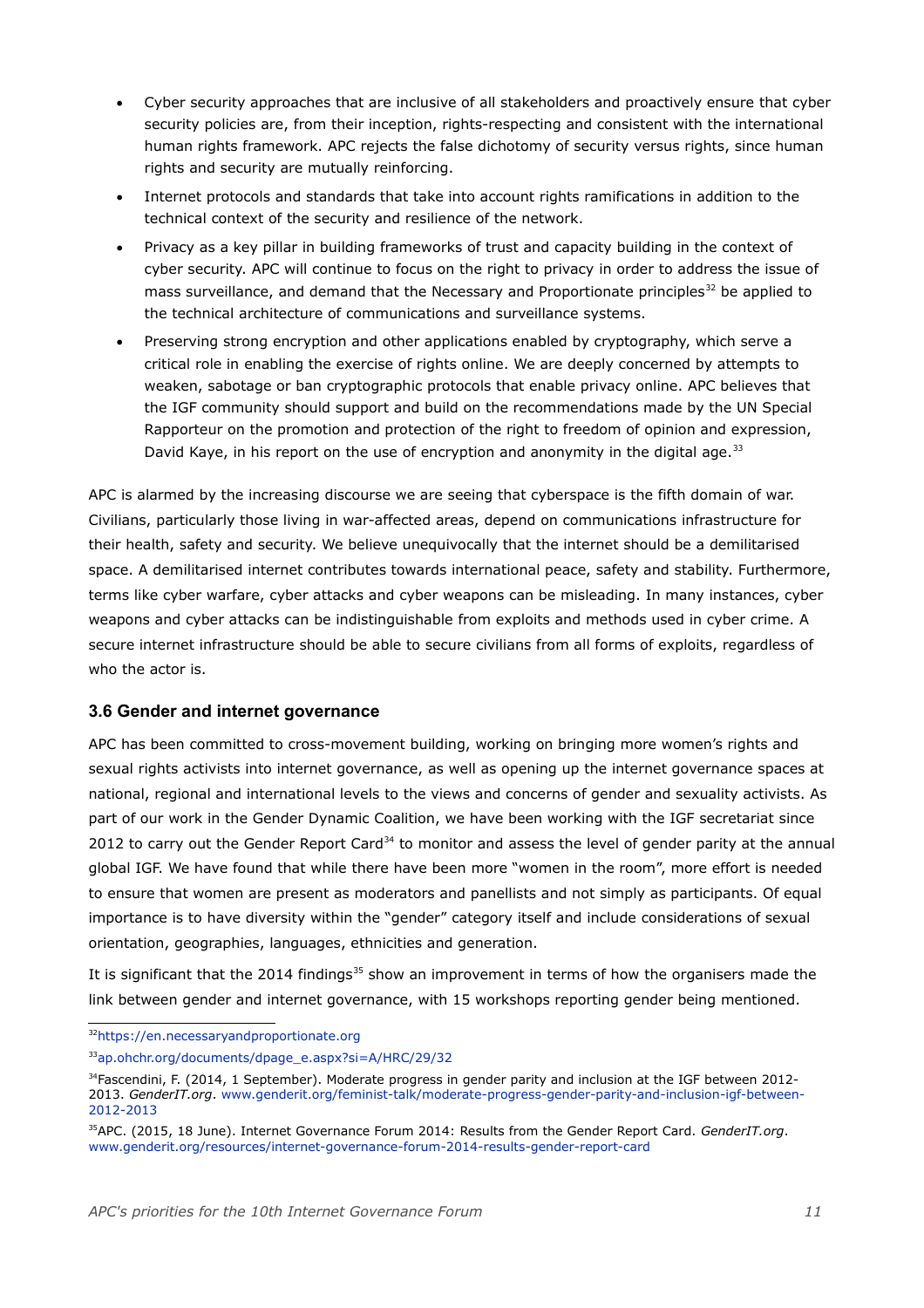APC will also participate in the Dynamic Coalition on Gender and Internet Governance.

#### **3.7. Global Information Society Watch 2015 (GISWatch)**

APC is launching Global Information Society Watch 2015 (GISWatch),<sup>[36](#page-11-0)</sup> our annual joint publication with Hivos, on 12 November. This year's edition covers Sexual Rights and the Internet,<sup>[37](#page-11-1)</sup> with reports ranging from the challenges and possibilities that the internet offers lesbian, gay, bisexual, transgender and intersex (LGBTI) communities to the active role of religious, cultural and patriarchal establishments in suppressing sexual rights, including same-sex marriage, to the rights of sex workers, violence against women online, and sex education in schools. While these reports seem to indicate that the internet does help in the expression and defence of sexual rights, they also show that in some contexts this potential is under threat – whether through the active use of the internet by conservative and reactionary groups, or through threats of harassment and violence. The reports suggest that a radical revisiting of policy, legislation and practice is needed in many contexts to ensure that the possibilities of the internet for guaranteeing sexual rights are realised all over the world.

The eight thematic reports introduce the theme from different perspectives, including the global policy landscape for sexual rights and the internet, the privatisation of spaces for free expression and engagement, the need to create a feminist internet, how to think about children and their vulnerabilities online, and consent and pornography online. These thematic reports frame the 57 country reports that follow. Each country report includes a list of action steps for future advocacy.

#### **3.8 Strengthening the impact of regional and national IGFs**

APC has been participating in IGFs at all levels based on our view that stronger and more sustained national-level multistakeholder participation will in turn inform regional and global processes and help address the current gaps in participation and influence between stakeholder groups, and between people from developing and developed countries. We will strive to use IGF 2015 to more effectively integrate regional and national perspectives into the global dialogue. In 2015, APC helped organise and/or participated in the following regional and national IGFs:

- Asia-Pacific IGF: held in Macau in June/July 2015
- Africa IGF: held in Addis Ababa in September 2015
- Latin American and the Caribbean (LAC) IGF: held in Mexico City in August 2015
- Arab IGF: to take place in Beirut on 17-18 December 2015
- Zimbabwe IGF: held in Harare in August 2015
- Colombia IGF: held in Bogota in September 2015
- South Africa IGF: held in Stellenbosch in September 2015
- Paraguay IGF: held in Asuncion in November 2015.

<span id="page-11-0"></span> $36$ Nachawati Rego, L. (2015, 2 November). GISWatch 2015 – Sexual rights and the internet: Launching on 12 November! *APC*.<https://www.apc.org/en/news/giswatch-2015-%E2%80%93-sexual-rights-and-internet-launchi>

<span id="page-11-1"></span><sup>37</sup>[www.giswatch.org/2015-sexual-rights-and-internet](http://www.giswatch.org/2015-sexual-rights-and-internet)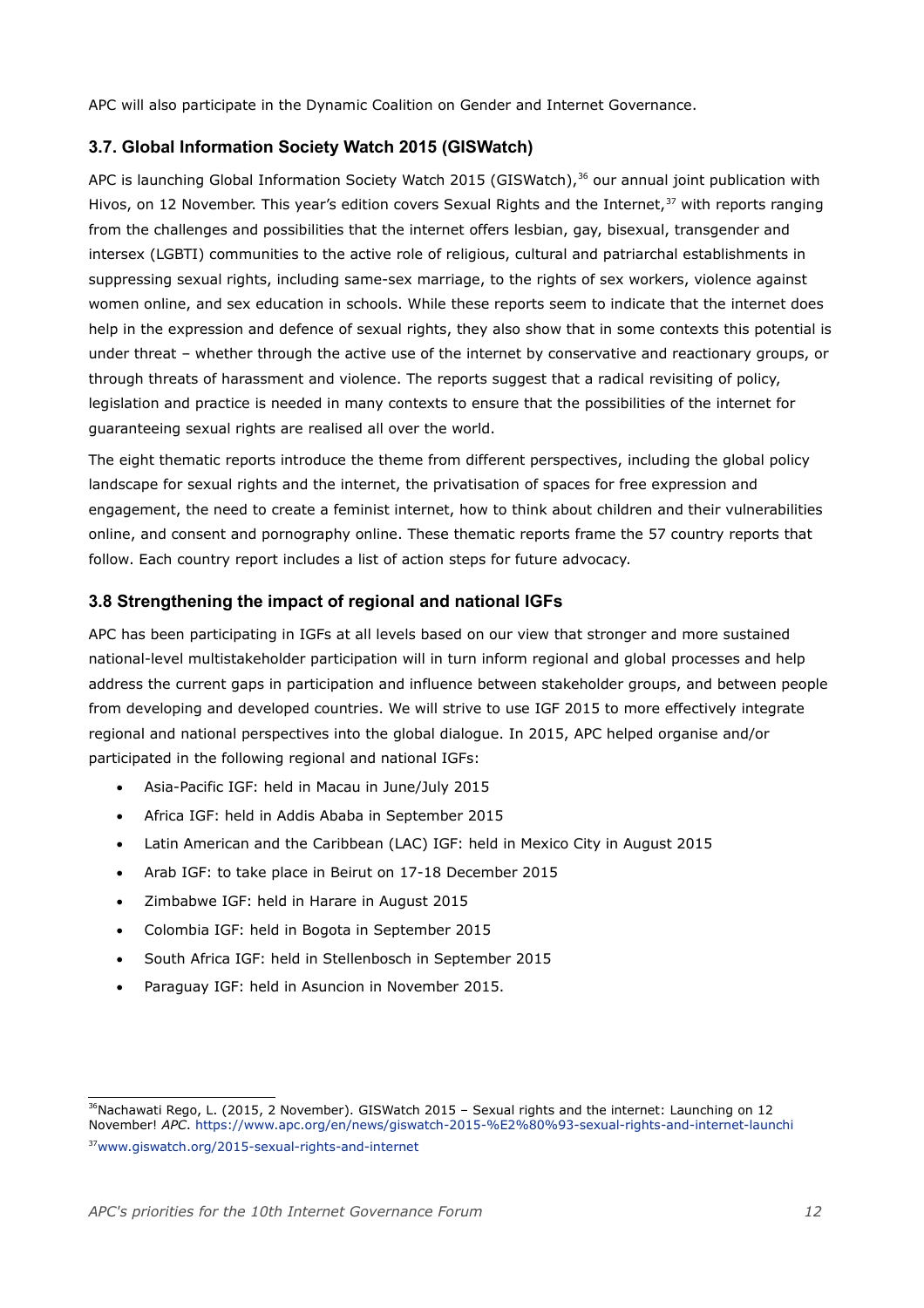#### **3.9 Capacity building in internet governance**

In the last year, APC has invested considerable resources in linking our capacity-building work in internet governance to regional IGFs, guided by the belief that such efforts are needed to enable stakeholders from developing countries to participate effectively in internet governance processes and debates at the national, regional and global level. We held our third annual African School on Internet Governance (AfriSIG) ahead of the African IGF, which gave alumni the opportunity to immediately try out the skills they gained.

In recognition that there is a gap in participation by women's rights advocates in internet governance policy processes and development nationally, regionally and globally, in every sector and stakeholder group, APC began a new initiative – Gender and Internet Governance Exchanges (gigX) – in 2015 to strengthen the capacity and confidence of women and girls to participate in internet governance processes. We held gigX's ahead of the Asia-Pacific, African and LAC IGFs, involving more than 50 women, to discuss and build awareness and understanding of the relationship between gender, women's rights and internet governance.

We are pleased that a large number of AfriSIG and gigX alumni will be at the 2015 IGF.

#### **Date/Time Pre-events** 7 November 09:00 - 17:00 **APC-IMPACT Project Meeting** | Organised by APC 8 November 09:00 – 18:00 Xênius Hotel, Av. Cabo Branco Best Bits Pre-event | Organised by Best Bits 8 November 09:00 - 17:00 **LASIR Learning Meeting** | Organised by APC 9 November 08:30 - 12:30 Nord Luxxor Skyler **Latin America in a Glimpse** | Organised by Derechos Digitales in collaboration with APC 9 November 9:00 - 15:00 Poeta Ronaldo Cunha Lima Conference Center - Room 1 [Collaborative Leadership Exchange](https://internetsociety.wufoo.com/forms/collaborative-leadership-exchange-preregistration/) | Organised by Internet Society, APC IEEE, DotAsia, [Youth@IGF,](mailto:Youth@IGF) and others 9 November 14:00 – 18:00 Poeta Ronaldo Cunha Lima Conference Center - Room 3 **WSIS+10 Pre-event** | Organised by APC, the International Federation of Library Associations and Institutions, and the Internet Democracy Project 9 November 12:30 - 16:00 Poeta Ronaldo Cunha Lima Conference Center - Room 4 **Gender and the Internet** | Organised by APC 9 November 19:00 - 22:00 Restaurant Nau Disco-tech | Organised by APC, Coding Rights and Tactical Tech 9 November 14:00 - 18:00 Nord Luxxor Skyler APC Team Meeting/Orientation

# **4. APC's presence at IGF 2015**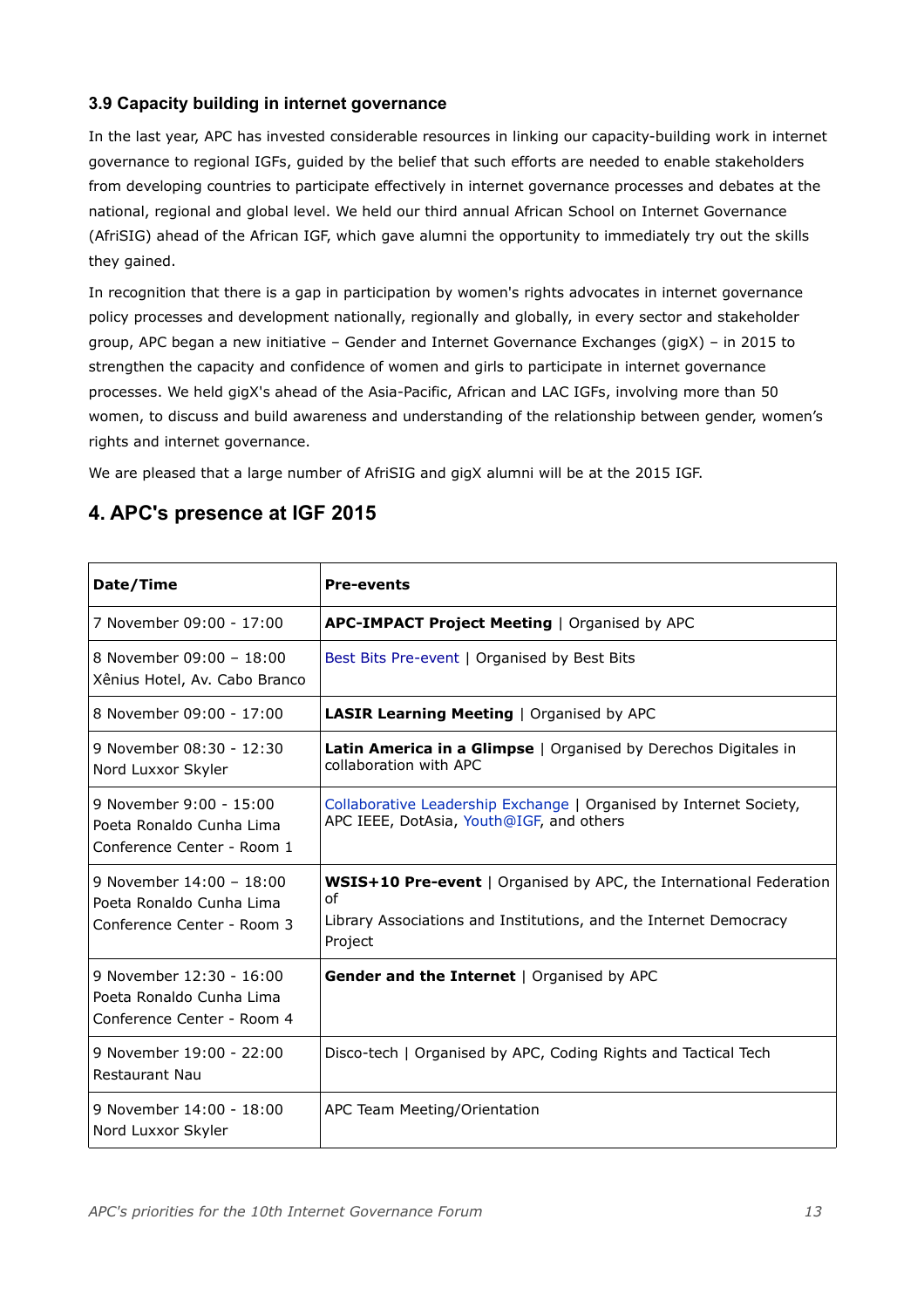| <b>Workshops</b> (APC speaking, unless indicated that we are organising or co-organising)<br>Location: Poeta Ronaldo Cunha Lima Conference Center |                                                                                                                                                                                                                                                                                |  |  |
|---------------------------------------------------------------------------------------------------------------------------------------------------|--------------------------------------------------------------------------------------------------------------------------------------------------------------------------------------------------------------------------------------------------------------------------------|--|--|
| 10 November 09:00 - 10:30<br>Room 4                                                                                                               | Freedom of expression online: Gaps in policy and practice   Organised<br>by Digital Empowerment Foundation with APC, Bytes for All, Pakistan<br>and Derechos Digitales                                                                                                         |  |  |
| 10 November 09:00 - 10:30<br>Room 1                                                                                                               | Can Internet rights and access goals be reconciled?   Organised by<br>Center for Technology and Society, Universidad de San Andres,<br>Argentina and Center for Studies on Freedom of Expression and Access<br>to Information, Palermo University School of Law   APC speaking |  |  |
| 10 November 09:00 - 10:30<br>Room 10                                                                                                              | Promoting local actions to secure internet rights   Organised by APC                                                                                                                                                                                                           |  |  |
| 10 November 11:00 - 12:30<br>Room 1                                                                                                               | Spectrum allocations: challenges and opportunities at the edge  <br>Organised by APC, Instituto Nupef and the Brazilian Internet Steering<br>Committee (CGI.br)                                                                                                                |  |  |
| 10 November 11:00 - 12:30<br>Room 1                                                                                                               | Implementing Core Principles in the Digital Age   Governments of Brazil<br>and Germany   APC speaking                                                                                                                                                                          |  |  |
| 10 November 11:00 - 12:30<br>Room 7                                                                                                               | Dynamic Coalition on Net Neutrality                                                                                                                                                                                                                                            |  |  |
| 11 November 11:00 - 12:30<br>Room 5                                                                                                               | Unlocking the internet economy through copyright reform   Organised<br>by APC, IFLA, Public Knowledge, University of São Paulo and FEBAB                                                                                                                                       |  |  |
| 11 November 09:00 - 10:30<br>Room 4                                                                                                               | Zero-rating and neutrality policies in developing countries_  Organised<br>by Derechos Digitales and Red en Defensa de los Derechos Digitales<br>(R3D) Mexico                                                                                                                  |  |  |
| 11 November 09:00 - 10:30<br>Room 7                                                                                                               | #AfricanInternetRights: whose rights are these anyway?   Organised<br>by Media Foundation for West Africa                                                                                                                                                                      |  |  |
| 11 November 09:00 - 10:30<br>Room 9                                                                                                               | <b>Open Forum</b>   Organised by APC                                                                                                                                                                                                                                           |  |  |
| 11 November 11:00 - 12:30<br>Room 7                                                                                                               | Benchmarking ICT companies on digital rights.   Organised by Ranking<br>Digital Rights   APC member speaking                                                                                                                                                                   |  |  |
| 11 November 11:00 - 12:30<br>Room 10                                                                                                              | Can civil society impact Global Internet Governance?   Organised by<br>University of Zurich, HIVOS, Council of Europe, LIP6/CNRS/UPMC, Non-<br>Commercial Stakeholder Group   APC speaking                                                                                     |  |  |
| 11 November 12:00 - 13:30<br>Room 5                                                                                                               | Tech-related gender violence x Freedom of Expression.   Organised by<br>InternetLab and Gig@ UFBA   APC speaking                                                                                                                                                               |  |  |
| 11 November 14:00 - 15:30<br>Room 1                                                                                                               | The Global "Public Interest" in Critical Internet Resources   Organised<br>by APC, ISOC, ICANN, Afflias and others                                                                                                                                                             |  |  |
| 11 November 14:00 - 15:30<br>Room 7                                                                                                               | Political dissent & online anonymity in developing countries   Organised<br>by Derechos Digitales and Red en Defensa de los Derechos Digitales<br>(R3D)   APC member organising and speaking                                                                                   |  |  |
| 11 November 16:00 - 17:30<br>Room 9                                                                                                               | Cases on the right to be forgotten, what have we learned?   Organised<br>by Fundación Karisma and Fundación para la Libertad de Prensa   APC<br>member speaking                                                                                                                |  |  |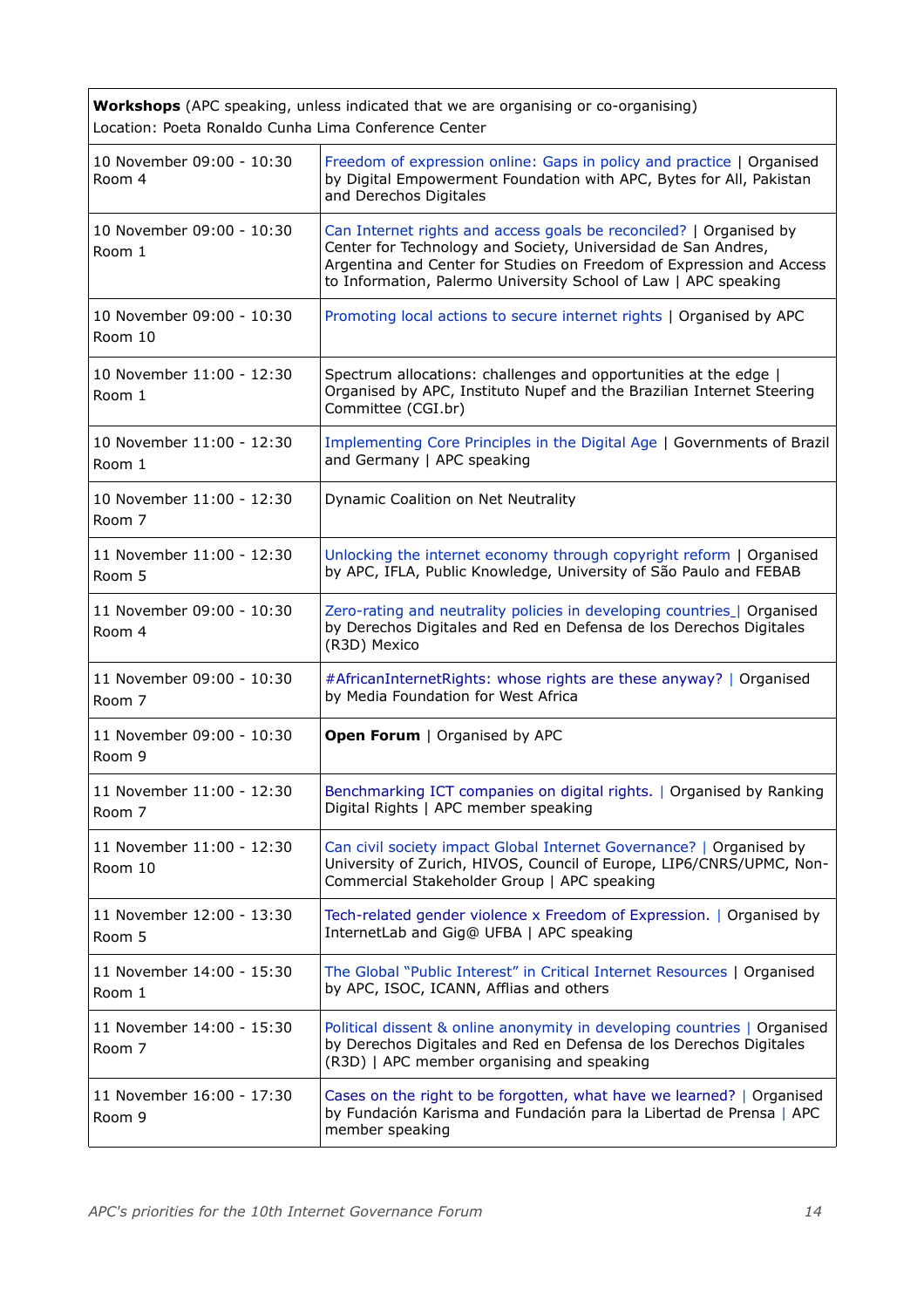| 11 November 16:00 - 17:30<br>Room 7      | The Politics of Encryption   Organised by Global Commission on<br>Internet Governance and Royal Institute for International Affairs   APC<br>speaking                                                                                                                     |
|------------------------------------------|---------------------------------------------------------------------------------------------------------------------------------------------------------------------------------------------------------------------------------------------------------------------------|
| 11 November 16:00 - 17:30<br>Room 7      | Terms of Service as Cyber-Regulation.   Organised by APC, Center for<br>Technology & Society at Fundaçao Getulio Vargas, Council of Europe<br>and Tilburg University                                                                                                      |
| 12 November 09:00 - 09:30<br>Room 2      | Launching UNESCO Internet Freedom Series Publications   Organised<br>by UNESCO, Council of Europe, Michigan State University, OHCHR,<br>Google, ISOC and University of Pennsylvania   APC member speaking                                                                 |
| 12 November 11:00 - 12:30                | Multi-stakeholder Internet Governance -IANA Stewardship   Organised                                                                                                                                                                                                       |
| Room 3                                   | by NCUP, CCWG and ICANN   APC member speaking                                                                                                                                                                                                                             |
| 12 November 11:00 - 12:30                | How Can Internet Policy Making Support LGBT Rights?   Organised by                                                                                                                                                                                                        |
| Room 4                                   | <b>APC</b>                                                                                                                                                                                                                                                                |
| 12 November 12:00 - 13:30                | Internet interconnection under regulatory pressure   Organised by                                                                                                                                                                                                         |
| Room 5                                   | Social Science Research Center Berlin   APC member speaking                                                                                                                                                                                                               |
| 12 November 12:30 - 14:00                | Launch of the annual Global Information Society Watch report                                                                                                                                                                                                              |
| Room 3                                   | Organised by APC                                                                                                                                                                                                                                                          |
| 12 November 14:00 - 15:30<br>Room 8      | WGIG +10   Organised by University of Zurich, ICANN,<br>DiploFoundation, European Summer School on Internet Governance,<br>Federal Office of Communication and Business Action to Support the<br>Information Society, International Chamber of Commerce   APC<br>speaking |
| 12 November 16:00 - 17:30                | Blasphemy policies: Consequences for the digital world   Organised by                                                                                                                                                                                                     |
| Room 1                                   | Bytes for All and APC                                                                                                                                                                                                                                                     |
| 12 November 19:30                        |                                                                                                                                                                                                                                                                           |
| Bessa Grill, Av. Artur Monteiro<br>Paiva | APC Annual Party and 25th Anniversary Celebration                                                                                                                                                                                                                         |
| 13 November 09:00 - 10:30                | IGF beyond 2015: Extend mandate, strengthen institution   Organised                                                                                                                                                                                                       |
| Room 3                                   | by ISOC, APC, the Government of Mexico and ICC BASIS                                                                                                                                                                                                                      |
| 13 November 11:00 - 12:30                | Democracy 3.0: Representation & the Multistakeholder Model                                                                                                                                                                                                                |
| Room 1                                   | Organised by DotAsia Organisation   APC speaking                                                                                                                                                                                                                          |
| 13 November 11:00 - 12:30                | Through the Looking Glass: enhanced cooperation in LAC   Organised                                                                                                                                                                                                        |
| Room 3                                   | by LACTLD, LACNIC and ICANN   APC speaking                                                                                                                                                                                                                                |
| 13 November 11:00 - 12:30<br>Room 4      | National and Transnational Internet Governance: Jurisdiction<br>Organised by Hartmut Glaser, technical community   APC member<br>speaking                                                                                                                                 |
| 13 November 11:00 - 13:00                | Main Session: Human Rights on the Internet   APC is co-                                                                                                                                                                                                                   |
| <b>Meeting Hall</b>                      | organising this as part of the MAG                                                                                                                                                                                                                                        |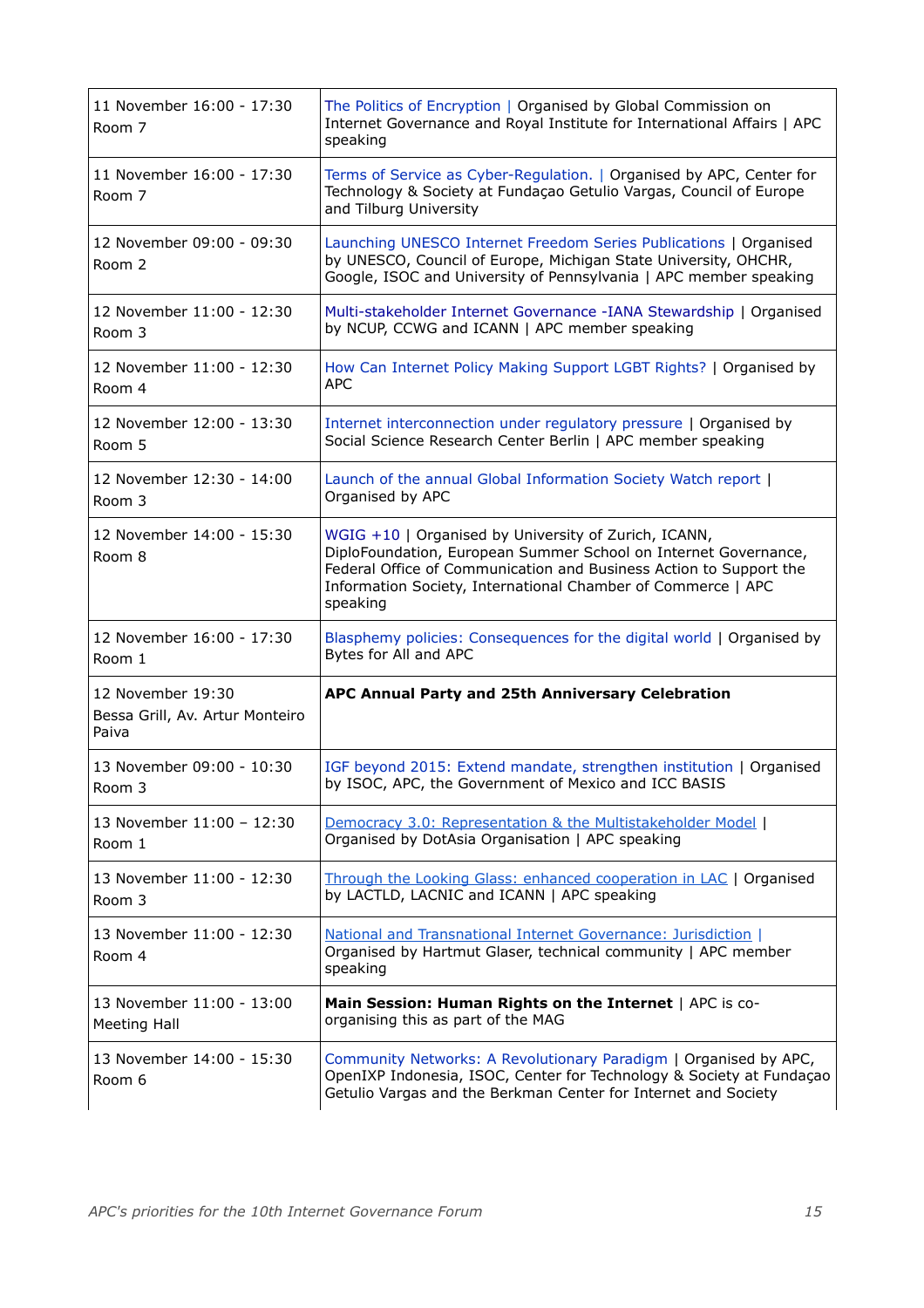# **5. Follow APC online at IGF 2015**

- A schedule of events that APC is hosting and co-organising before and during the IGF: https://www.apc.org/en/node/21236
- A schedule of events in which APC is participating:<https://www.apc.org/en/node/21239>
- News updates and latest blog posts on APC.org: [https://www.apc.org](https://www.apc.org/)
- Useful readings before the IGF in Brazil:<https://www.apc.org/en/node/21263>
- In-depth resources on our publications page:<https://www.apc.org/en/pubs>
- IGF resources on our IGF page:<https://www.apc.org/en/node/6924>
- Updates on gender and ICT policy on GenderIT.org: [https://www.genderit.org](https://www.genderit.org/)
- 2015 Global Information Society Watch edition: [http://www.giswatch.org](http://www.giswatch.org/)
- 2015 Betinho Communications Prize:<https://www.apc.org/en/node/21258>

We will be sharing updates on:

- Twitter: https://twitter.com/apc\_news
	- APC\_News
	- @APCNoticias
	- @APCNouvelles
	- @GenderITorg
	- @GenderITES
	- APC staff Twitter list: https://twitter.com/APC\_News/lists/apc-staff
	- APC members Twitter list: https://twitter.com/APC\_News/lists/apc-members
- Our Facebook page: http://www.facebook.com/APCNews
- Flickr: http://www.flickr.com/groups/apcimages (send us your images to the group)
- Media contacts: flavia@apc.org in English, Spanish or Portuguese, and leila@apc.org in English and Spanish.
- For GenderIT.org contact katerina.fialova@apcwomen.org in English.

# **6. APC members and staff at IGF 2015**

APC members at IGF 2015: Aida Mahmutovic and Valentina Pellizzer (OWPSEE, Bosnia and Herzegovina); Anabella Rivera (Instituto DEMOS, Guatemala); Ariel Barbosa and Julian Casasbuenas (Colnodo, Colombia); Arij Riahi and Michel Lambert (Alternatives, Canada); Arnold Pietersen (CECS, South Africa); Arturo Bregaglio (Radio ViVa/Asociación Trinidad, Paraguay); Ashnah Kalemera, Lillian Nalwoga and Wairagala Wakabi(CIPESA, Uganda); Buddha Deb Halder, Rafik Dammak and Ritu Srivastava (DEF, India); Byoung-il Oh (Jinbonet, South Korea); Carlos Afonso (Nupef, Brazil); Claudio Ruiz, Gisela Perez de Acha, Juan Carlos Lara and Paz Peña (Derechos Digitales, Chile); Dhyta Caturani (EngageMedia, Australia/Indonesia); Eduardo Rojas and Miriam Rojas (Fundación REDES, Bolivia); Gayatri Khandhadai, Tehmina Zafar and Zoya Rehman (Bytes for All, Pakistan); Grace Githaiga (KICTANet; Kenya); Hamada Tadahisa (JCAFE, Japan); Jamael Jacob, Lisa Garcia and Nica Dumlao (FMA, Philippines); Jeanette Hoffman (Germany); Kazmi Torii and Steve Zeltzer (LaborNet, USA); Liz Probert (GreenNet, UK); Manavy Chim (Open Institute, Cambodia); Mohammad Kawsar Uddin (Bytes for All, Bangladesh); Pinda Pisitbutr